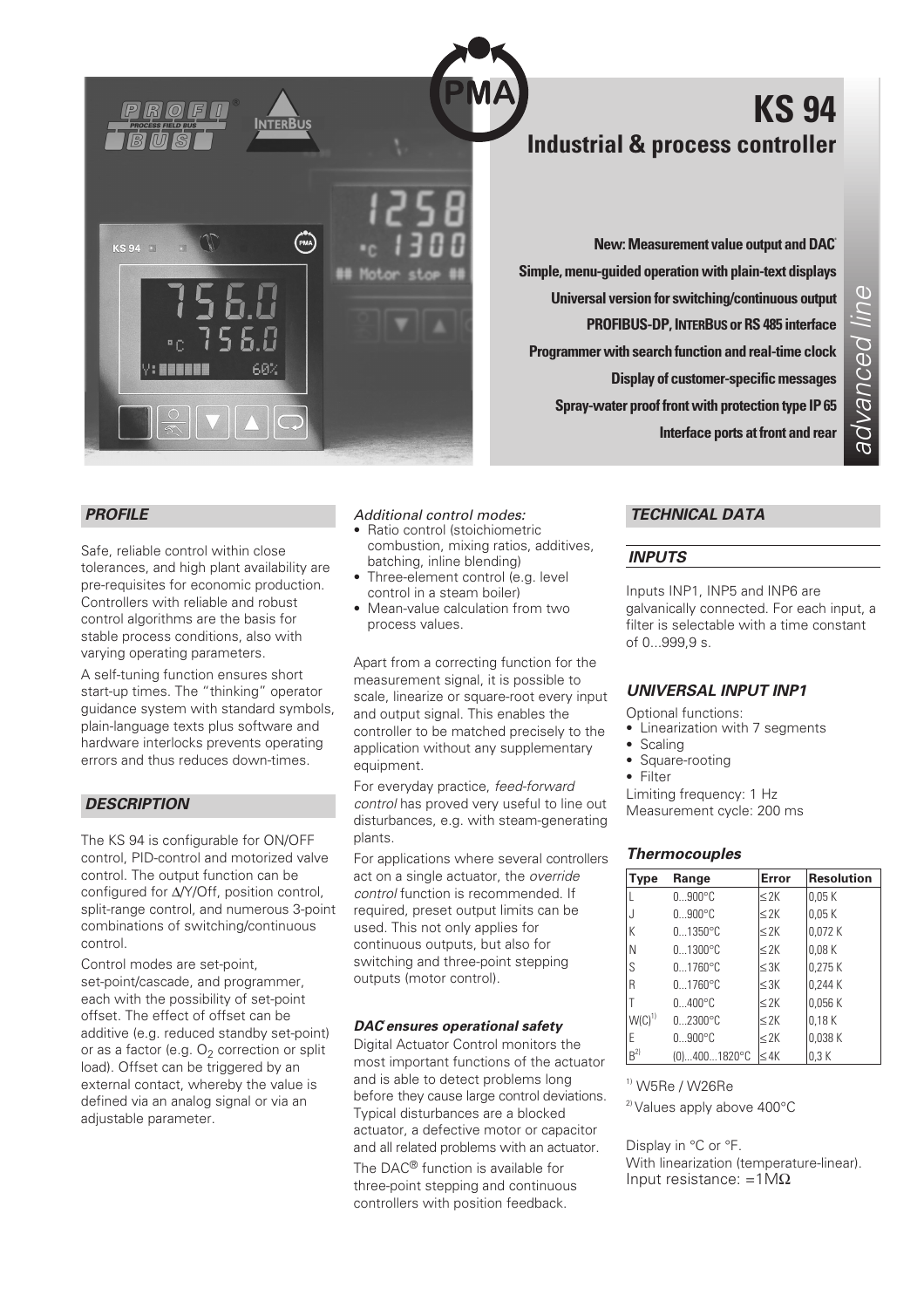### *Break monitoring*

Current through sensor: =1 µA Action on break: configurable

### *Reverse-polarity monitor*

Triggered, if input signal 30K below span start.

### *Cold-junction compensation*

Built in (sensor leads or compensating leads must be taken up to the controller terminals).

Additional error: =0,5 K / 10 K at terminals

External CJ compensation selectable: 0...100 °C

# *Resistance thermometer*

Pt 100  $\Omega$  to DIN IEC 751, and temperature-difference 2 x Pt 100 Ω

| Range                         | Error        | <b>Resolution</b> |
|-------------------------------|--------------|-------------------|
| $-200250.0^{\circ}C$          | $\leq$ 0,25K | 0.024K            |
| $-200850,0^{\circ}$ C         | $\leq$ 0.5K  | 0.05K             |
| $2 \times 200250,0^{\circ}$ C | $\leq$ 0.5 K | 0.024K            |
| $2x - 200850.0^{\circ}C$      | $<$ 1 $<$    | 0.05K             |

Display in °C or °F, decimal point selectable. With linearization (temperature-linear). Connection in three-wire technique, without lead adjustment. Two-wire connection with lead resistance adjustment.

Lead resistance: ≤30 Ω per lead Sensor current: ≤1 mA

# *Input circuit monitor*

Sensor and leads are monitored for break and short-circuit.

Output action: configurable

### *Potentiometric transducer*

| Range        | Error | <b>Resolution</b>  |
|--------------|-------|--------------------|
| $0500\Omega$ | ≤0.1% | $\leq 0.02 \Omega$ |

Resistance-linear

 $R_{total}$  ≤500 Ω, including 2 x R<sub>lead</sub>

Sensor current: ≤1 mA

For transducers 500...1000  $\Omega$ , a parallel resistor must be fitted. This does not affect linearity. Matching and scaling is done with transducer connected.

### *Input circuit monitor*

Transducer and leads are monitored for break and short-circuit.

Output action: configurable

### *Direct current*

| Range      | Error   | <b>Resolution</b>  |
|------------|---------|--------------------|
| $0/420$ mA | ≤ 0.1 % | $\leq$ 0,8 $\mu$ A |

Input resistance: 50 Ω

Measurement limits selectable in the range -999...9999. Decimal point selectable.

*Input circuit monitor with 4...20 mA* Triggered, if input signal ≤2 mA.

Output action configurable.

### *Direct voltage*

| Range  | Error  | <b>Resolution</b> |
|--------|--------|-------------------|
| 0/210V | ≤ 0.1% | $\leq$ 0,4 mV     |

Input resistance: =100 k $\Omega$ 

Measurement limits selectable in the range -999...9999. Decimal point selectable.

# *SIGNAL INPUT INP5*

Differential amplifier input. Max. 2 inputs can be cascaded, if there is another galvanic connection between the instruments. If not, up to 6 inputs can be cascaded.

Optional functions: Scaling / square-rooting / filter

# *Direct voltage and direct current*

Technical data as for INP1, but:

Limiting frequency: 0,25 Hz Measurement cycle: 800 ms

# *SIGNAL INPUT INP6*

Optional functions: Scaling / square-rooting / filter

### *Potentiometric transducer*

Resistance-linear:  $R_{total} = 1000 \Omega$ including  $2 \times R_{\text{lead}}$ 

Sensor current: approx. 1 mA Resolution: =0,04  $\Omega$ . Matching is done with transducer connected.

*Standard 0/4...20 mA signal* Data as for INP1.

### *CONTROL INPUTS DI1, DI2*

Opto-coupler

Nominal voltage: 24 VDC (external) Current sink (IEC 1131 Type 1) Logic  $"0" = -3...5 V$ Logic  $"1" = 15...30 V$ Current demand: approx. 5 mA

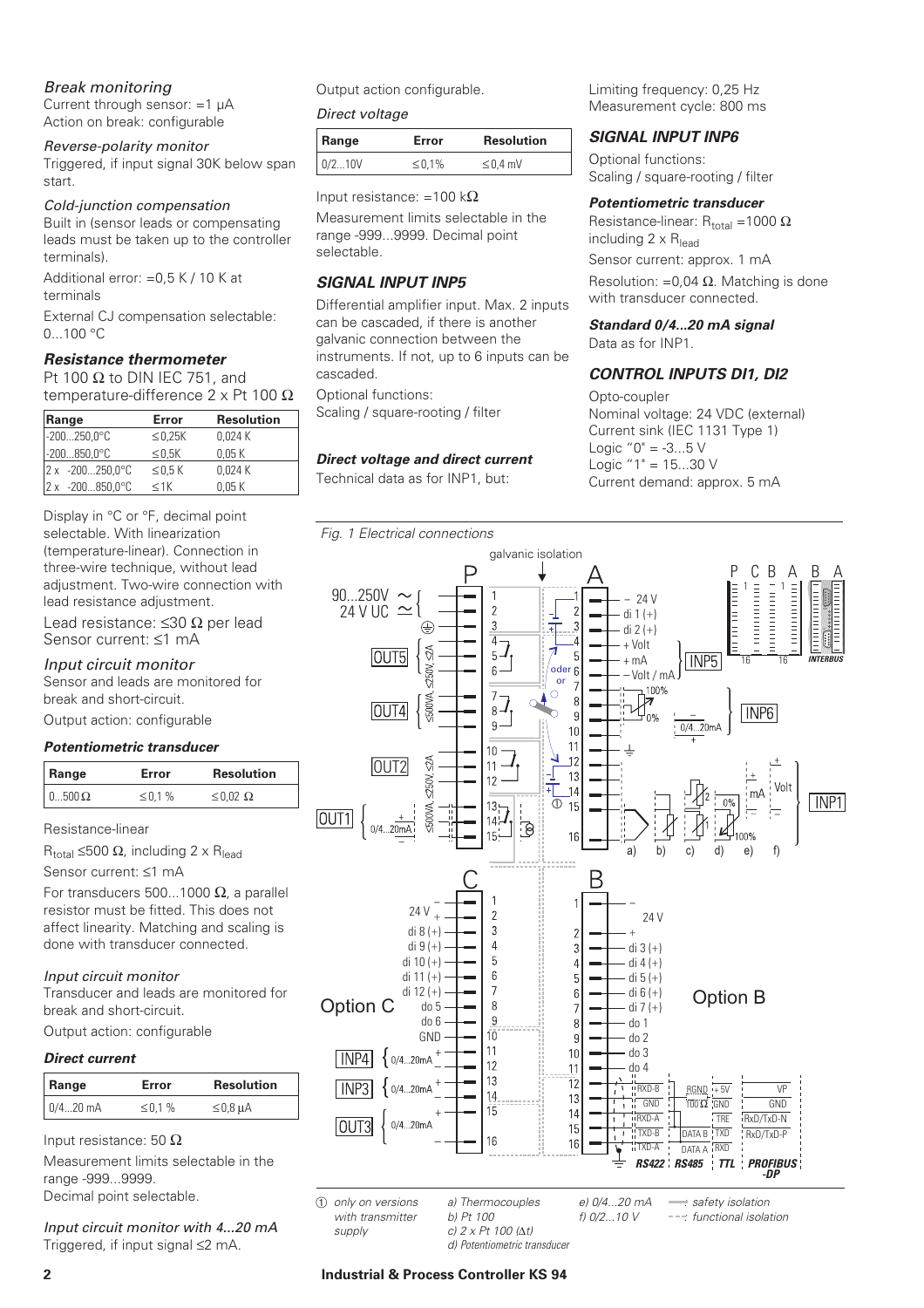The digital inputs are galvanically isolated from the other inputs/outputs, and from the mains supply.

## *SIGNAL INPUTS INP3, INP4 (OPTIONAL)*

Galvanically-isolated differential amplifier inputs.Optional functions: Scaling, square-rooting (linearization with 7 segments with INP4)

Direct current: Data as for INP1.

### *CONTROL INPUTS DI8...DI1 (OPTIONAL)*

Data as for di1 and di2, but galvanically connected with do5 and do6.

### *CONTROL INPUTS DI3...DI7*

Data as for di1 and di2, but galvanically connected with do1...do4.

### *SURVEY OF INPUTS*

| Input            | <b>Used for</b>                                                                                                                                                 |
|------------------|-----------------------------------------------------------------------------------------------------------------------------------------------------------------|
| INP <sub>1</sub> | x <sub>1</sub> (process value)                                                                                                                                  |
| INP <sub>3</sub> | x <sub>2</sub> (ratio, 3-element)<br>z (feed-forward input)<br>w <sub>sel</sub> (min/max selection)                                                             |
| INP4             | w <sub>ext</sub> (ext. set-point), x <sub>3</sub> (3-element)<br>OVC (override control)                                                                         |
| INP <sub>5</sub> | w <sub>ext</sub> (ext. set-point)<br>x <sub>2</sub> (ratio, 3-element.)<br>dw <sub>ext</sub> (ext. offset set-point)                                            |
| INP <sub>6</sub> | Y <sub>n</sub> (position feedback)<br>dw <sub>ext</sub> (ext. offset set-point)<br>$W_{\text{ext}}$ (ext. set-point)<br>z (feed-forward input)                  |
| di1              | w/w <sub>ext</sub> , w/w <sub>2</sub> , w/dw <sub>ext</sub> , auto/man,<br>Pl/P, auto/Y <sub>2</sub> , controller off, program<br>start/reset + stop, disabling |
| di <sub>2</sub>  | as for d1 + start of set-point tracking                                                                                                                         |
| di3              | Local / remote                                                                                                                                                  |
| di4              | Program start/stop                                                                                                                                              |
| di <sub>5</sub>  | Program reset                                                                                                                                                   |
| di <sub>6</sub>  | Select program 1                                                                                                                                                |
| di7              | Select program 2                                                                                                                                                |
| di <sub>8</sub>  | Select parameter set 1                                                                                                                                          |
| di9              | Select parameter set 2                                                                                                                                          |
| di10             | OVC off.<br>OVC + (open 3-point stepping contr.)                                                                                                                |
| di11             | OVC - (close 3-point stepping contr.)<br>w/dw <sub>ext</sub>                                                                                                    |
| di12             | Start set-point tracking, w/w2                                                                                                                                  |

1) Disabling of auto/manual key, set-point adjustment, output switch-off, parameters, programmer operation.

#### *Built-in transmitter supply (optional)*

Can be used to energize a two-wire transmitter or up to 4 opto-coupler inputs. Galvanically isolated Output: 17,5 VDC / 22 mA

### *Factory setting*

The transmitter supply is available at terminals A12 and A14, if INP1 is configured for current **or** thermocouple input. By means of internal switches, the voltage can be applied to terminals A1 and A4, where it is always available, irrespective of the input configuration.

# *OUTPUTS*

### *OUTPUTS OUT1, OUT2*

Version-dependent, with relay output or continuous output/logic signal.

### *OUT1 and OUT2 with relay output*

Relays 1 and 2 with potential-free switch-over contacts.

Contact rating:

Max. 500 VA, 250 V, 2 A at 48...62 Hz, resistive load

Min. 12 V, 10 mA AC/DC

#### *Note:*

If the relays operate external contactors, these must be fitted with RC snubber circuits to prevent excessive switch-off voltage peaks.

### *OUT1 with continuous output*

Galvanically isolated from the inputs. Freely scalable. 0/4...20 mA, configurable Signal range: 0...approx. 22 mA Resolution: =6 µA (12 bits) Load: 600 Ω Load effect: <0,1 % Limiting frequency: approx. 1 Hz

#### *OUT1 with logic signal*

0/=20 mA with a load of =600  $\Omega$ 0/>12 V with a load of >600  $\Omega$ 

# *RELAY OUTPUTS OUT4, OUT5*

Data as for OUT1 and OUT2

### *CONTINUOUS OUTPUT OUT3 (OPTIONAL)*

Galvanically isolated

*Optional functions:* 7-segment linearization or scaling.

*Evaluation range:* Freely scalable with decimal point (zoom function), inverse or direct acting. Other data as for OUT1.

### *LOGIC OUTPUTS DO5, DO6 (OPTIONAL)*

Opto-coupler outputs, galvanically connected to inputs di8...di12, galvanically isolated from each other.

Grounded load: common positive control voltage. Output rating: 18...32 VDC; =100 mA Internal voltage drop:  $=1$  V with I <sub>max</sub>

Protective circuit: built-in against short circuit, overload, reversed polarity (free-wheel diode for relay loads).

### *LOGIC OUTPUTS DO1... DO4 (OPTIONAL)*

Data as for do5 and do6, but galvanically connected with di4...di7.

# *SURVEY OF OUTPUTS*

| Output                                      | Used for                                                                                                                                                                                                                                                                  |
|---------------------------------------------|---------------------------------------------------------------------------------------------------------------------------------------------------------------------------------------------------------------------------------------------------------------------------|
| OUT <sub>1</sub><br><b>New</b><br>function! | Control outputs 1 & 2, Alarms 1, 2, 3, 4<br>Position feedback Y <sub>P</sub><br>Control deviation x <sub>1/1</sub><br>Process values $x_1$ , $x_2$ , $x_3$ , $x_{\text{eff}}$<br>Set-points w, w <sub>eff</sub> , w <sub>ext</sub> , dw <sub>ext</sub> , w <sub>prg</sub> |
| 0 <sub>U</sub>                              | Control outputs 1 & 2, Alarms 1, 2, 3, 4                                                                                                                                                                                                                                  |
| 0 <sub>U</sub>                              | As for OUT1 except for alarms                                                                                                                                                                                                                                             |
| OUT4                                        | Alarms 1, 2, 3, 4, Control outputs 1 & 2<br>Progr. output 1, 2, 3 or 4 Progr. end                                                                                                                                                                                         |
| OUT <sub>5</sub>                            | Alarms 1, 2, 3, 4, Control outputs 1 & 2<br>Progr. output 1, 2, 3 or 4 Progr. end                                                                                                                                                                                         |
| d <sub>0</sub> 1                            | Programmer switching output 1                                                                                                                                                                                                                                             |
| do2                                         | Programmer switching output 2                                                                                                                                                                                                                                             |
| dn3                                         | Programmer switching output 3                                                                                                                                                                                                                                             |
| d <sub>04</sub>                             | Programmer switching output 4                                                                                                                                                                                                                                             |
| $d$ o5                                      | Auto/Man, Control output 1                                                                                                                                                                                                                                                |
| $d$ o $6$                                   | w/w <sub>ext</sub> , Control output 2                                                                                                                                                                                                                                     |

# *ALARMS*

### *Configurable alarms*

- Sensor monitoring
- Sensor monitoring or input signal alarm
- Optional suppression during start-up or when changing the set-point.

### *Signals which can be monitored*

- Process value  $x_{\text{eff}}$ ,  $x_1$ ,  $x_2$ ,  $x_3$
- Control deviation  $x_W$
- Set-points  $W_{\text{eff}}$ ,  $W_{\text{ext}}$ ,  $dW_{\text{ext}}$ ,  $W_{\text{Sel}}$
- Control output y, position-feedback signal  $y_P$ , y-limiting (OVC)
- Input signals INP1...INP6
- Programmer times  $(t_{\text{net}}, t_{\text{gross}}, t_{\text{rest}})$
- Bus status with PROFIBUS-DP and **INTERBUS**

### *Adjustment limits*

| <b>Parameter</b>         | Limits     |  |
|--------------------------|------------|--|
| Lower limit LimL         | -999 9999  |  |
| Upper limit LimH         | $-9999999$ |  |
| Switching difference XSd | 1 999      |  |

Decimal point adjustable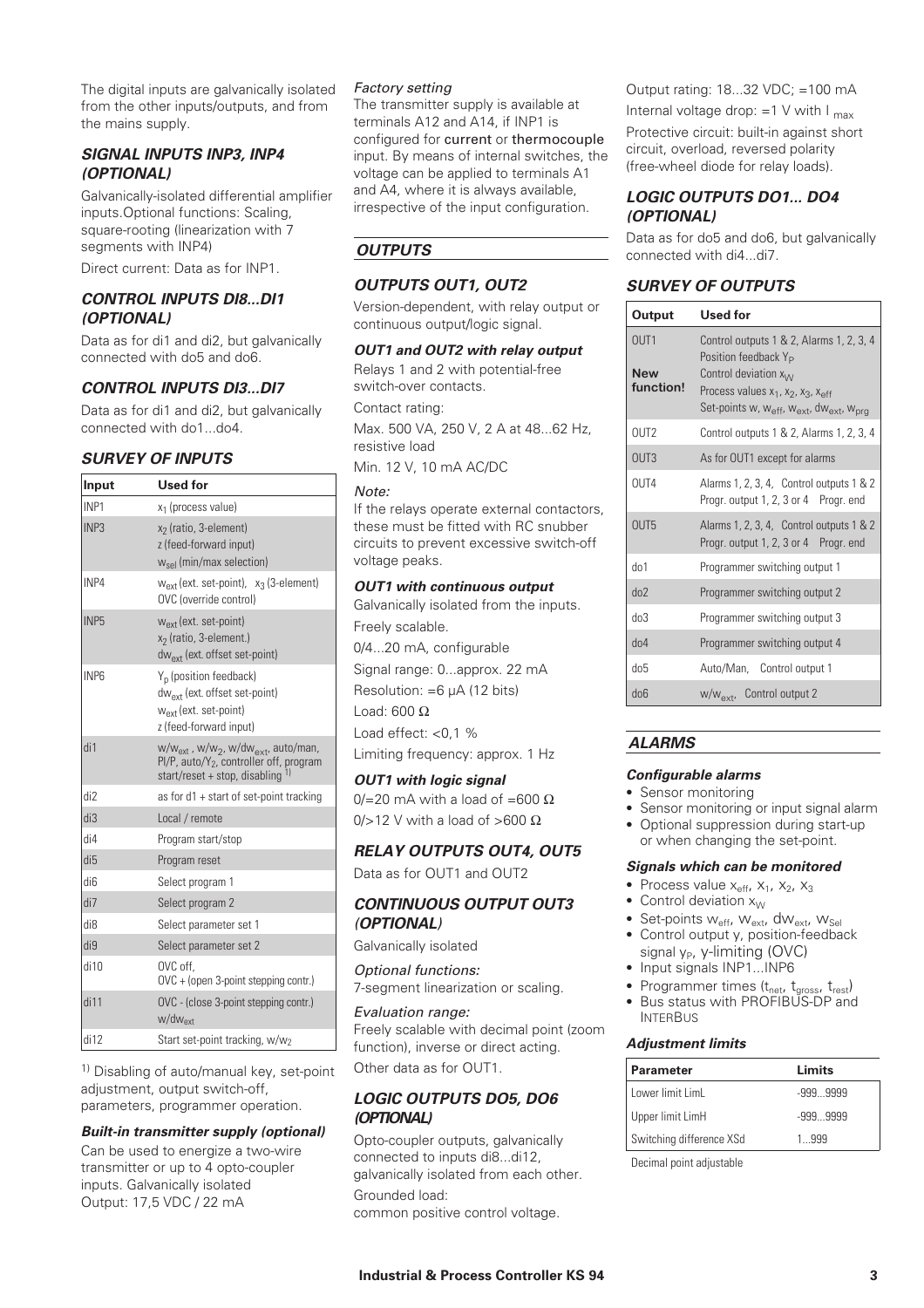### *Effect of D-action*

Either on process input x or on the control deviation  $x_{w}$ .

#### *Configurable controller types*

- Standard controller
- Ratio controller
- Three-element controller
- Feed-forward control  $v_P$
- Mean value calculation

#### *Response on sensor break*

- neutral (outputs switched off)
- $y = y_{min} (0\%...y_{max})$ <br>•  $y = y_{max} (y_{min}...100)$
- $y = y_{max} (y_{min}...100\%)$
- $y = y_2$  (fixed output value)<br>•  $y = y_2$  (variable output value)
- $y = y_2$  (variable output value)

#### *Adjustment limits*

| • Feed-forward control $y_P$<br>• Mean value calculation                                                                                                                                                                                                                         |                           |                | 96                                                                                                                                                                                                                                                                    | 8.8.8.8        |                 |
|----------------------------------------------------------------------------------------------------------------------------------------------------------------------------------------------------------------------------------------------------------------------------------|---------------------------|----------------|-----------------------------------------------------------------------------------------------------------------------------------------------------------------------------------------------------------------------------------------------------------------------|----------------|-----------------|
| Response on sensor break                                                                                                                                                                                                                                                         |                           |                |                                                                                                                                                                                                                                                                       | ▲∣             |                 |
| Configurable as follows:<br>• neutral (outputs switched off)<br>• $y = y_{min} (0\%y_{max})$<br>• $y = y_{max} (y_{min}100\%)$                                                                                                                                                   |                           |                |                                                                                                                                                                                                                                                                       | 96             |                 |
| • $y = y_2$ (fixed output value)<br>• $y = y_2$ (variable output value)                                                                                                                                                                                                          |                           |                |                                                                                                                                                                                                                                                                       |                |                 |
|                                                                                                                                                                                                                                                                                  |                           |                | <b>Special functions</b><br>• Tracking $w = w_{eff}$ when switching                                                                                                                                                                                                   |                |                 |
| <b>Adjustment limits</b>                                                                                                                                                                                                                                                         |                           |                | from external to internal                                                                                                                                                                                                                                             |                |                 |
| Parameter                                                                                                                                                                                                                                                                        | Symbol                    | Limits         | • Tracking $w = x$ when switching from<br>external to internal                                                                                                                                                                                                        |                |                 |
| Proportional band                                                                                                                                                                                                                                                                | $X_{p1}$                  | 0,1999,9%      | $\bullet\,$ Mean value calculation with                                                                                                                                                                                                                               |                |                 |
| Proportional band                                                                                                                                                                                                                                                                | $X_{p2}$                  | $0, 1999, 9\%$ | $x_1 * (1-b) + x_2 * b$                                                                                                                                                                                                                                               |                |                 |
| Integral action                                                                                                                                                                                                                                                                  | $T_{n}$                   | 09999s         | <b>Adjustment limits</b>                                                                                                                                                                                                                                              |                |                 |
| Derivative action                                                                                                                                                                                                                                                                | $T_{\rm v}$               | 09999s         | <b>Parameter</b>                                                                                                                                                                                                                                                      | Symbol         | Limits          |
| Duty cycle                                                                                                                                                                                                                                                                       | $T_1$                     | 0,4999,9s      | Set-point start                                                                                                                                                                                                                                                       | wO             | $-9999999^{1}$  |
| Duty cycle                                                                                                                                                                                                                                                                       | T <sub>2</sub>            | 0,4999,9s      | Set-point end                                                                                                                                                                                                                                                         | w100           | $-9999999^{11}$ |
| Switch point separ.                                                                                                                                                                                                                                                              | $X_{\rm sh1}$             | $0999,9\%$     | 2nd set-point                                                                                                                                                                                                                                                         | W <sub>2</sub> | $-9999999^{1}$  |
| Switch point separ.                                                                                                                                                                                                                                                              | $X_{sh2}$                 | 0999,9%        | Set-point offset                                                                                                                                                                                                                                                      | dW             | $-99,99999^{1}$ |
| Switch point separ. <sup>2)</sup>                                                                                                                                                                                                                                                | $X_{\text{sh}}$           | 2999,9%        | Positive SP gradient                                                                                                                                                                                                                                                  | $Grw+$         | $0,0199,99^{2}$ |
| Motor actuator time                                                                                                                                                                                                                                                              | $T_m$                     | 109999s        |                                                                                                                                                                                                                                                                       | Grw-           | $0,0199,99^{2}$ |
| Shortest step                                                                                                                                                                                                                                                                    | $T_{\text{puls}}$         | 0,1999,9s      | Negative SP gradient                                                                                                                                                                                                                                                  |                | $0,0199,99^{2}$ |
| Switching diff.(sign.)                                                                                                                                                                                                                                                           | $X_{sd1}$                 | $19999^{1}$    | SP gradient for W2                                                                                                                                                                                                                                                    | Grw2           |                 |
| Switching differ.                                                                                                                                                                                                                                                                | $L_{\text{VV}}$           | $-9999999^{1}$ | 1) Decimal point adjustable as for input range x1 (INP1)                                                                                                                                                                                                              |                |                 |
| Switching diff. (auxil.)                                                                                                                                                                                                                                                         | $X_{sd2}$                 | $19999^{1}$    | 2) Adjusted "per minute"; disabled with "---"                                                                                                                                                                                                                         |                |                 |
| 2nd output                                                                                                                                                                                                                                                                       | $Y_2$                     | $-105105\%$    | <b>PROGRAMMER</b>                                                                                                                                                                                                                                                     |                |                 |
| Output limiting                                                                                                                                                                                                                                                                  | $Y_{min}$                 | $-100(0)100\%$ |                                                                                                                                                                                                                                                                       |                |                 |
| Output limiting                                                                                                                                                                                                                                                                  | $Y_{\text{max}}$          | $-100(0)100\%$ | 3 programs with 20 segments each. 1                                                                                                                                                                                                                                   |                |                 |
| Working point                                                                                                                                                                                                                                                                    | $\mathsf{Y}_{\mathsf{0}}$ | $-100(0)100\%$ | analog output and 4 switching outputs.                                                                                                                                                                                                                                |                |                 |
| 1) Decimal point adjustable as for input range x1 (INP1)<br>2) Applies for three-point stepping output                                                                                                                                                                           |                           |                | The analog output can be used as<br>external set-point for the controller<br>and/or be made available at OUT1 or<br>OUT3.                                                                                                                                             |                |                 |
| <b>SET-POINT FUNCTIONS</b>                                                                                                                                                                                                                                                       |                           |                | <b>Without Option B (basic version)</b>                                                                                                                                                                                                                               |                |                 |
| The following functions are configurable:<br>• Set-point control<br>• Set-point/cascade control<br>• Programmer<br>• Set-point with external offset (dw <sub>ext</sub> )<br>• Set-point/cascade control with internal<br>offset (dw)<br>• Set-point/cascade with external offset |                           |                | • Run/Stop & Reset via common input<br>di1 or di2.<br>• Alternatively, the programmer can be<br>operated from the front panel or via<br>the front interface (Run/Stop, Reset,<br>Preset).<br>• Max. two switching outputs can be<br>assigned to OUT4 and OUT5.        |                |                 |
| $(dw_{ext})$<br>• Programmer with internal offset (dw)<br>• Programmer with external offset<br>$(dw_{ext})$<br>• Ratio control, with $(x_1+N_0)/x_2$ or<br>$(x_1+N_0)/(x_1+x_2)$ or $(x_2-x_1+N_0)/x_2$<br>• Three-element, with $x_1 + a(x_2 - x_3)$                            |                           |                | <b>With Option B</b><br>• Separate control inputs for:<br>$\triangleright$ Run/Stop (di4)<br>> Reset (di5)<br>> Program selection 1, 2 or 3 (di6, di7)<br>• Access to all 4 switching outputs via<br>the opto-coupler outputs do1do4 or<br>via the relays OUT4, OUT5. |                |                 |
| 4                                                                                                                                                                                                                                                                                |                           |                | <b>Industrial &amp; Process Controller KS 94</b>                                                                                                                                                                                                                      |                |                 |

### *SET-POINT FUNCTIONS*

- Set-point control
- Set-point/cascade control
- Programmer
- Set-point with external offset (dw*ext)* Set-point/cascade control with internal
- offset (dw)
- Set-point/cascade with external offset (dw*ext)*
- Programmer with internal offset (dw)
- Programmer with external offset (dw*ext)*
- Ratio control, with  $(x_1+N_0)/x_2$  or  $(x_1+N_0)/(x_1+x_2)$  or  $(x_2-x_1+N_0)/x_2$
- Three-element, with  $x_1 + a(x_2 x_3)$



#### *Special functions*

- Tracking  $w = w_{\text{eff}}$  when switching from external to internal
- Tracking  $w = x$  when switching from external to internal
- Mean value calculation with  $x_1 * (1-b) + x_2 * b$

### *Adjustment limits*

| <b>Parameter</b>     | Symbol         | Limits          |
|----------------------|----------------|-----------------|
| Set-point start      | wΩ             | $-9999999^{1}$  |
| Set-point end        | w100           | $-9999999^{1}$  |
| 2nd set-point        | W <sub>2</sub> | $-9999999^{1}$  |
| Set-point offset     | dWh            | $-99.99999^{1}$ |
| Positive SP gradient | $Grw+$         | $0,0199,99^{2}$ |
| Negative SP gradient | Grw-           | $0,0199,99^{2}$ |
| SP gradient for W2   | Grw2           | $0,0199,99^{2}$ |

# *PROGRAMMER*

#### *Without Option B (basic version)*

- Run/Stop & Reset via common input di1 or di2.
- Alternatively, the programmer can be operated from the front panel or via the front interface (Run/Stop, Reset, Preset).
- Max. two switching outputs can be assigned to OUT4 and OUT5.

### *With Option B*

- Separate control inputs for:
- $\triangleright$  Run/Stop (di4)
- $\triangleright$  Reset (di5)
- Program selection 1, 2 or 3 (di6, di7)
- Access to all 4 switching outputs via the opto-coupler outputs do1...do4 or via the relays OUT4, OUT5.

#### *Configurable programmer functions*

#### *Program selection*

- via front panel or interface
- via control inputs (di6/di7)

### *Response after mains failure*

- Continue program
- Switch-over to w
- Automatic search (basic setting)
- Automatic search; switch-over to internal set-point w if not successful
- Continue program at time mark of mains return (real time clock required)

#### *Response at end of program*

- Pause
- Reset ("Start" signal required)
- Continue with next program
- Next program and Reset ("Start" signal required)

#### *Timer functions*

#### *(only on version with RS 485 interface)*

| v/Y2 | Switchover to fixed output                           |
|------|------------------------------------------------------|
| w/w2 | Switchover to 2nd set-point W2                       |
| nff  | Controller Enabling/disabling the controller outputs |
| run  | Start programmer                                     |

• Two outputs adjustable for single-shot event in minutes; hours; day; month; year.

# *Fig.2 Overall dimensions (in mm)*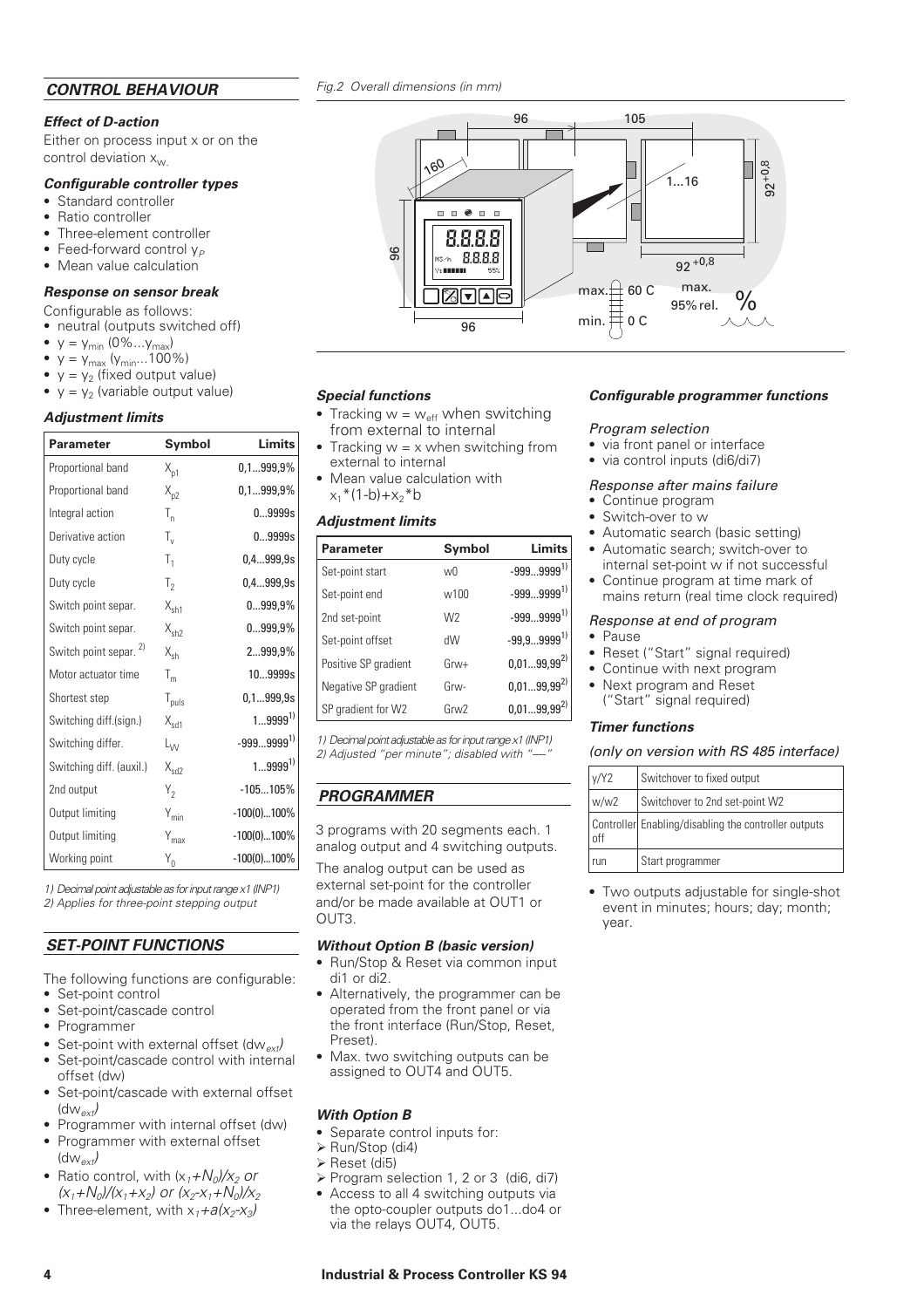### *OPERATING FUNCTIONS*

The following functions are configurable:

#### *Auto / Manual key*

- Disabled
- Auto/Manual
- Automatic/ $y_2$
- Int/Ext (set-point) or internal/programmer

#### *System menu*

- Start/stop self-tuning
- Program preset (option)
- Program reset (option)
- Program start/stop (option)
- Switch-over front/interface (option)
- Adjustment of real time clock (option)

#### *Extended operating level*

• 12 parameters and signals can be copied into the extended operating level.

### *DISPLAYS*

756.0 756.0  $y:$  55

erane

Multi-function LC display with red backlighting

> controller outputs, alarms, control tracks of programmer or status signals for communication

4-digit indication of  $x_{eff}$ ,  $x_1$ ,  $x_2$ ,  $x_3$ 

4-digit setpoint (SP)

Bargraph shows controller output, control deviation, elapsed program time, status indication and user text display

Engineering unit or TAG-no (5 ASCII characters)

| $\sqrt{2}$                 | 3<br>PRESET<br><b>RESET</b> | 16<br>18<br>19<br>17<br>PRESET                      | set-point<br>pattern<br>$\div$ 20 $\pm$ |
|----------------------------|-----------------------------|-----------------------------------------------------|-----------------------------------------|
| $\sqrt{2}$<br>$\mathbf{1}$ | $4 \div 5$<br>$\mathsf 3$   | 8 ∶<br>$\boldsymbol{9}$<br>$\overline{7}$<br>$10\,$ | 11                                      |
|                            |                             |                                                     | switching output 1                      |
|                            |                             |                                                     | switching output 2                      |
|                            |                             |                                                     | switching output 3                      |
|                            |                             |                                                     | switching output 4                      |
|                            |                             |                                                     |                                         |
| <b>START</b>               |                             | elapsed time                                        | <b>END</b>                              |
|                            |                             |                                                     |                                         |

### *User-defined texts*

Up to 12 freely-definable texts of max. 16 characters each (7-bit ASCII) can be generated by means of the Engineering Tool or via the interface. The texts can be displayed temporarily instead of a permanent display, e.g. a bargraph.

*Fig. 3 Programmer with analog output and 4 control outputs*

| Text | User-defined texts triggered by: |                 |  |
|------|----------------------------------|-----------------|--|
|      | Condition                        | Digital input   |  |
| 1    | Alarm 1                          | di1             |  |
| 2    | Alarm <sub>2</sub>               | di2             |  |
| 3    | Alarm 3                          | di3             |  |
| 4    | Alarm 4                          | di4             |  |
| 5    | Control output 1                 | di <sub>5</sub> |  |
| 6    | Control output 2                 | di <sub>6</sub> |  |
| 7    | Control output 3                 | di7             |  |
| 8    | Control output 4                 | di8             |  |
| 9    | Progr. output 1                  | di9             |  |
| 10   | Progr. output 2                  | di10            |  |
| 11   | Progr. output 3                  | di11            |  |
| 12   | Bandwidth LC+/-                  | di12            |  |

### *POWER SUPPLY*

Depending on version:

### *AC supply*

90...260 VAC Frequency: 48...62 Hz Power consumption: approx. 10 VA

### *Universal supply 24 V UC*

24 VAC, 48...62 Hz / 24 VDC Tolerance: +10...-15 % Power consumption: appr. 10 VA (W)

#### *Behaviour after power failure*

*Configuration, parameters, set-points:* Permanent data storage in an EEPROM.

*Programmer data (elapsed time):* temporary storage in capacitor-backed up RAM (>1 hour).

### *Configuration examples::*

| 9407-924-XXXXX                     |                            |  |  |  |
|------------------------------------|----------------------------|--|--|--|
| INP <sub>1</sub>                   | OUT <sub>1</sub>           |  |  |  |
| INP <sub>5</sub>                   | OUT <sub>2</sub>           |  |  |  |
| INP <sub>6</sub>                   | XW<br>OUT4<br>$\mathbf{u}$ |  |  |  |
| INP3                               | OUT5                       |  |  |  |
| NP4                                |                            |  |  |  |
| Continuous PID controller,         |                            |  |  |  |
| 1 deviation alarm, 2 x-alarms (PV) |                            |  |  |  |
|                                    |                            |  |  |  |









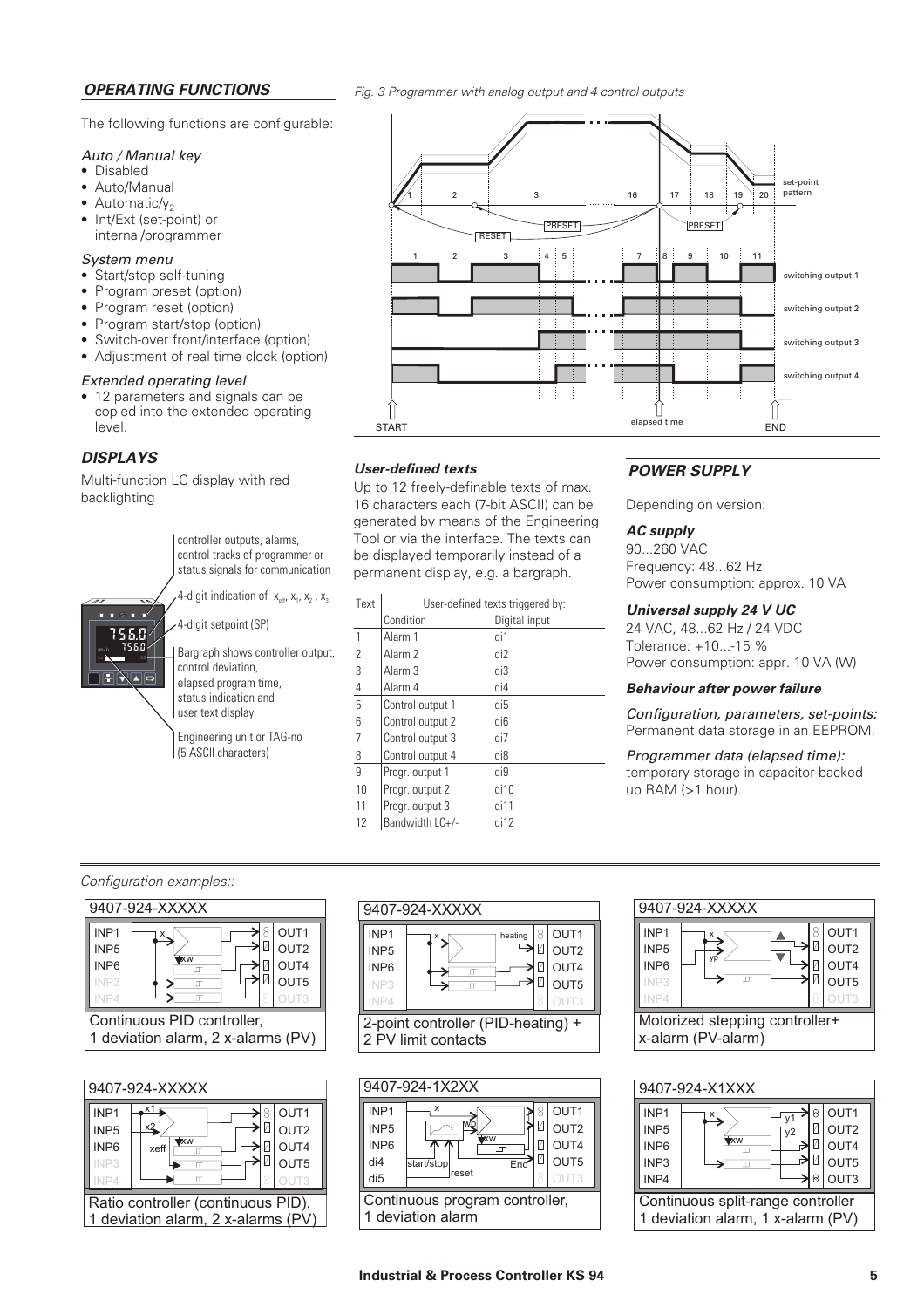### *Real-time clock (optional)*

Buffer capacitor provides back-up for at least 2 days.

### *FRONT INTERFACE (STANDARD)*

Connection via PC adapter (see "Ordering Data for Accessory Equipment").

The Engineering Tool ET/KS 94 can be used for configuration, parameter setting, and operation of the KS 94.

### *BUS INTERFACE (OPTION B)*

### *TTL and RS 422/485*

Galvanically isolated, either TTL signals or RS 422/485

#### *Note:*

In order to convert TTL signals to RS 422/485, an interface module is required (see "Accessory Equipment"). Protocol: ISO 1745

Transmission speed: 2400 / 4800 / 9600 / 19.200 bits/s

Address range: 00...99

### *Number of controllers per bus* With RS 422/485: 32

With TTL signals: max. 32 interface modules on one bus. Above this value, the only limit is the address range (00...99).

# *PROFIBUS-DP INTERFACE*

see data sheet 9499-737-37213

# *INTERBUS INTERFACE*

see data sheet 9499-737-36213

### *ENVIRONMENTAL CONDITIONS*

### *Permissible temperatures*

For operation: 0...60°C For specified accuracy: 0...55°C Storage and transport: -20...60°C

*Climatic category* KUF to DIN 40 040 Relative humidity: 75% yearly average, no condensation

### *Shock and vibration*

*Vibration test Fc* To DIN 68-2-6 (10...150 Hz) Unit in operation: 1g or 0,075 mm Unit not in operation: 2g or 0,15 mm

*Shock test Ea* To DIN IEC 68-2-27 (15g, 11 ms)

### *ELECTROMAGNETIC COMPATIBILITY*

*Complies with EN 50 081-2 and EN 50 082-2 for unrestricted use within rural and industrial areas.*

### *Electrostatic discharge*

Test to EN 61 000-4-2 8 kV air discharge 4 kV contact discharge

### *High-frequency interference*

Test to EN 61 000-4-3 80...1000 MHz, 10 V/m

Effect:  $=1%$ *HF interference on leads*

## Test to EN 61 000-4-6 0,15...80 MHz, 10 V

Effect:  $=1%$ 

# *Low-frequency magnetic field*

Test to EN 61 000-4-8 No effect with 50 Hz, 30 A/m

#### *Fast pulse trains (Burst)*

Test to EN 61 000-4-4 2 kV applied to leads for supply voltage and signal leads

### *High-energy single pulses (Surge)*

Test to EN 61 000-4-5 Test voltage applied to the following leads:

Supply leads: 1 kV symmetric, 2 kV asymmetric Signal leads: 0,5 kV symmetric, 1 kV asymmetric

# *GENERAL*

### *Housing*

Plug-in module, inserted from front. Material: Makrolon 9415 flame-retardant, self-extinguishing Flammability class: UL 94 VO

### *Protection mode*

(to IEC 529, DIN 40 050) Front: IP 65 Housing: IP 20 Terminals: IP 00

### *Safety tests*

According to EN 61 010-1 (VDE 0411-1)

Overvoltage category III Contamination class 2 Working voltage range 300 VAC Protection class I

### *CE marking*

The controller meets the European requirements regarding "Electromagnetic Compatibility" and "Low-voltage equipment" (see also "Safety tests")

### *Electrical connections*

Flat-pin connectors to DIN 46 244 for 1 x 6,3 mm or 2 x 2,8 mm **6 Industrial & Process Controller KS 94**

#### *Mounting method*

Panel mounting with two fixing clamps at top/bottom

### *Mounting position: Not critical*

#### *Weight: Max. 1,5 kg with all options*

#### *Accessories*

3-language operating and safety instructions (GB/D/F) 2 fixing clamps

(Operating manual can be ordered separately, see "Ordering Data for Accessory Equipment")

### *ACCESSORY EQUIPMENT*

### *INTERFACE MODULE*

Up to 16 devices with TTL interface can be connected to the interface module. Connection is by means of the separately-ordered interface cable (1m long). Via the RS 422/485 interface (D-type connectors), the data are transmitted up to a distance of 1km.



*Supply voltage* 24 VAC, 230 VAC or 115 VAC, depending on version Voltage tolerance: +10...-15% Frequency: 48...62 Hz Power consumption: approx. 5 VA

*Electrical connections* Screw terminals: 2,5 mm² solid or 1,5 mm² flexible

*Mounting* To standard DIN rail

*Protection mode* Type IP 00 (mounting in cabinet)

*Permissible temperatures* Operation: 0...60 °C Storage and transport: -20...+60 °C Relative humidity: <75 % yearly average, no condensation

### *Weight: approx. 0,45 kg*

*Dimensions* 158 x 78 x 60 mm (L x W x H)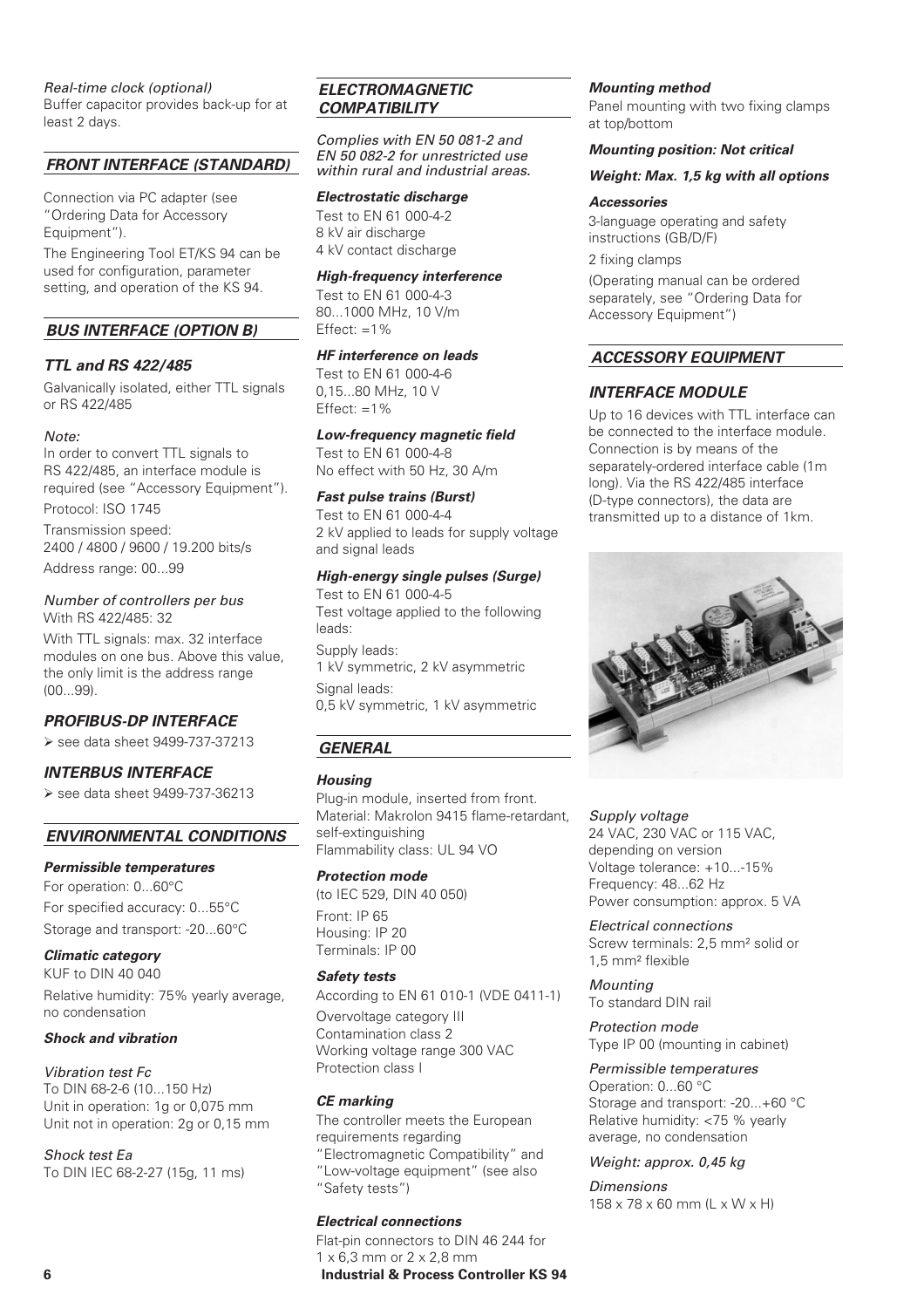### *Engineering Tool ET/KS 94*

This PC-based program is used for configuration and parameter adjustment (commissioning) of the controllers KS 92 and KS 94. Furthermore, all settings are stored, and can be printed out, if required.

Together with the software package SIM/94 (see below) a trend display of the true process data is possible.

Software platform:

Windows 3.11 or Windows 95 must be installed and operable.

Hardware platform:

For connection to the controller, a PC adapter is required (see "Ordering Data for Accessory Equipment").

### *Controller simulation SIM/94*

This PC-based program is used to test the settings of industrial controllers KS 92 and KS 94 in a simulated control loop. The program enables you to test the controller settings and also to examine the interaction between a controller and the process without disturbing the real plant.

During simulation, the controller's front keys are operated via a mouse or the Engineering Tool.

The built-in trend graphics enable you to monitor the process value, set-point, and output value. The trend display can also be used to visualize the process response in the Engineering Tool. Recorded data can be exported into external data processing programs such as spreadsheets, etc.

Software platform:

Windows 3.11 or Windows 95 must be installed and operable.

Updates and demonstration software available via:

www.pma-online.de

| onfiguration                |                                        |                                                    | $\vert x \vert$ |
|-----------------------------|----------------------------------------|----------------------------------------------------|-----------------|
| <b>Controller</b>           | Dig. Inp.                              | <b>Output</b><br>Limit  <br>Input<br><b>Option</b> |                 |
|                             | <b>Controller function (C100)</b>      |                                                    |                 |
| Control mode:               |                                        | Continuous controller with 3-point output          |                 |
| <b>Controller type:</b>     |                                        | <b>Ratio controller</b>                            |                 |
| <b>Set-point functions:</b> |                                        | Programmer                                         |                 |
|                             | <b>Additional configuration (C101)</b> |                                                    |                 |
| <b>Operating sense:</b>     |                                        | inverse                                            |                 |
| <b>Differentiation:</b>     |                                        | on process value X                                 |                 |
| On sensor break:            |                                        | $y = Ymin(0\%)$                                    |                 |
| <b>Options</b>              |                                        |                                                    |                 |
|                             | Ratio control                          | Program control<br>$\rightarrow$                   |                 |
|                             |                                        |                                                    |                 |
|                             |                                        |                                                    |                 |
|                             |                                        | <b>OK</b><br>Cancel<br>Help                        |                 |



### *ORDERING DATA FOR ACCESSORY EQUIPMENT*

| <b>Description</b>                                               |                | Order no.      |
|------------------------------------------------------------------|----------------|----------------|
| Interface cable, length 1 m                                      | 9404 407 50011 |                |
| Interface module, 230 VAC supply                                 |                | 9404 429 98001 |
| Interface module, 115 VAC supply                                 |                | 9404 429 98011 |
| Interface module, 24 VAC supply                                  |                | 9404 429 98021 |
| PC adapter, for connecting the Engineering Tool                  |                | 9407 998 00001 |
| Engineering Tool ET/KS 94                                        | English/German | 9407 999 01801 |
| Engineering Tool ET/KS 94, 10x license                           | English/German | 9407 999 02801 |
| Controller simulation SIM/KS 94                                  | English/German | 9407 999 03801 |
| Controller simulation SIM/KS 94, 10x license                     | English/German | 9407 999 03901 |
| MSI Server - 32 Bit DDE-Server                                   | English/German | 9407 999 07101 |
| Converter RS 232 to RS 422 (incl. RS 232 cable, 10m cable RS422) |                | 9407 998 00041 |
| Engineering Set for Profibus-DP                                  | German         | 9407 999 05201 |
| Engineering Set for Profibus-DP                                  | English        | 9407 999 05101 |
| PROFIBUS adapter, screw terminal                                 |                | 9407 998 00021 |
| PROFIBUS adapter, Sub-D connector                                |                | 9407 998 00031 |
| Operating instructions                                           | German         | 9499 040 44218 |
|                                                                  | English        | 9499 040 44211 |
|                                                                  | French         | 9499 040 44232 |
| Manual                                                           | German         | 9499 040 44818 |
|                                                                  | English        | 9499 040 44811 |
|                                                                  | French         | 9499 040 44832 |
| Operating notes for ISO 1745 interface                           | German         | 9499 040 45018 |
|                                                                  | English        | 9499 040 45011 |